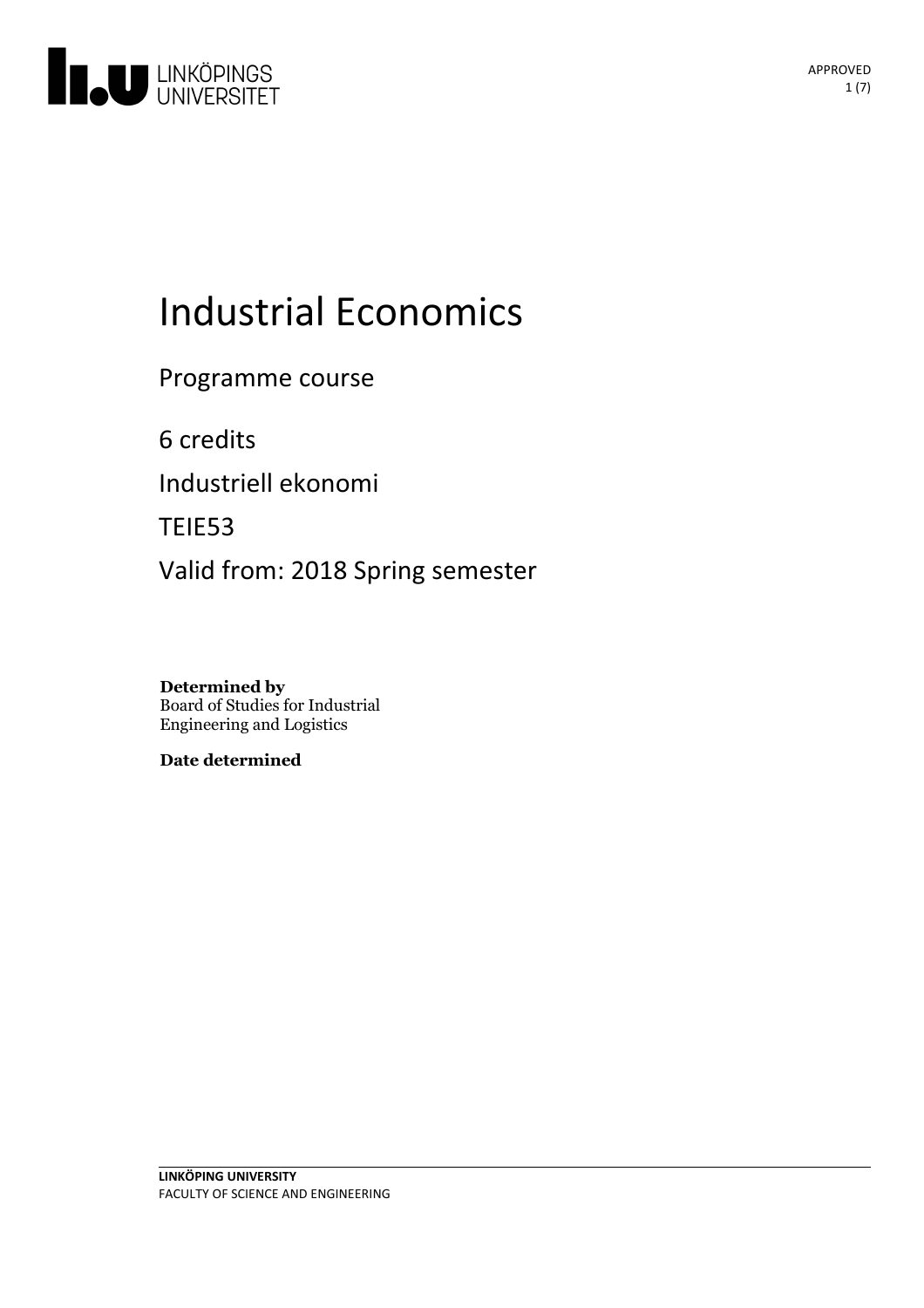## Main field of study

Industrial Engineering and Management

Course level

First cycle

## Advancement level

 $G_1X$ 

## Course offered for

- Communications, Transport and Infrastructure, M Sc in Engineering
- Air Transportation and Logistics, Bachelor's Programme
- Civic Logistics, Bachelor's Programme
- Civil Engineering, B Sc in Engineering
- Electronics Design Engineering, M Sc in Engineering
- $\bullet$  Media Technology and Engineering, M Sc in Engineering

## Entry requirements

Note: Admission requirements for non-programme students usually also include admission requirements for the programme and threshold requirements for progression within the programme, or corresponding.

## Intended learning outcomes

The purpose of the course is to give the student an introduction and orientation about the interaction between the society, companies, markets and customers. After the course the students should

- understand the environment a company operates in, how the market can
- $\bullet$  be able to utilize different product and investment calculation methods,  $\bullet$  understand the principles of accounting and financial reporting,
- 
- $\bullet$  analyse and draw conclusions from the annual financial reports by calculating key financial indicators.
- conduct a project work that describes and analyses a companies financial and/or market position.

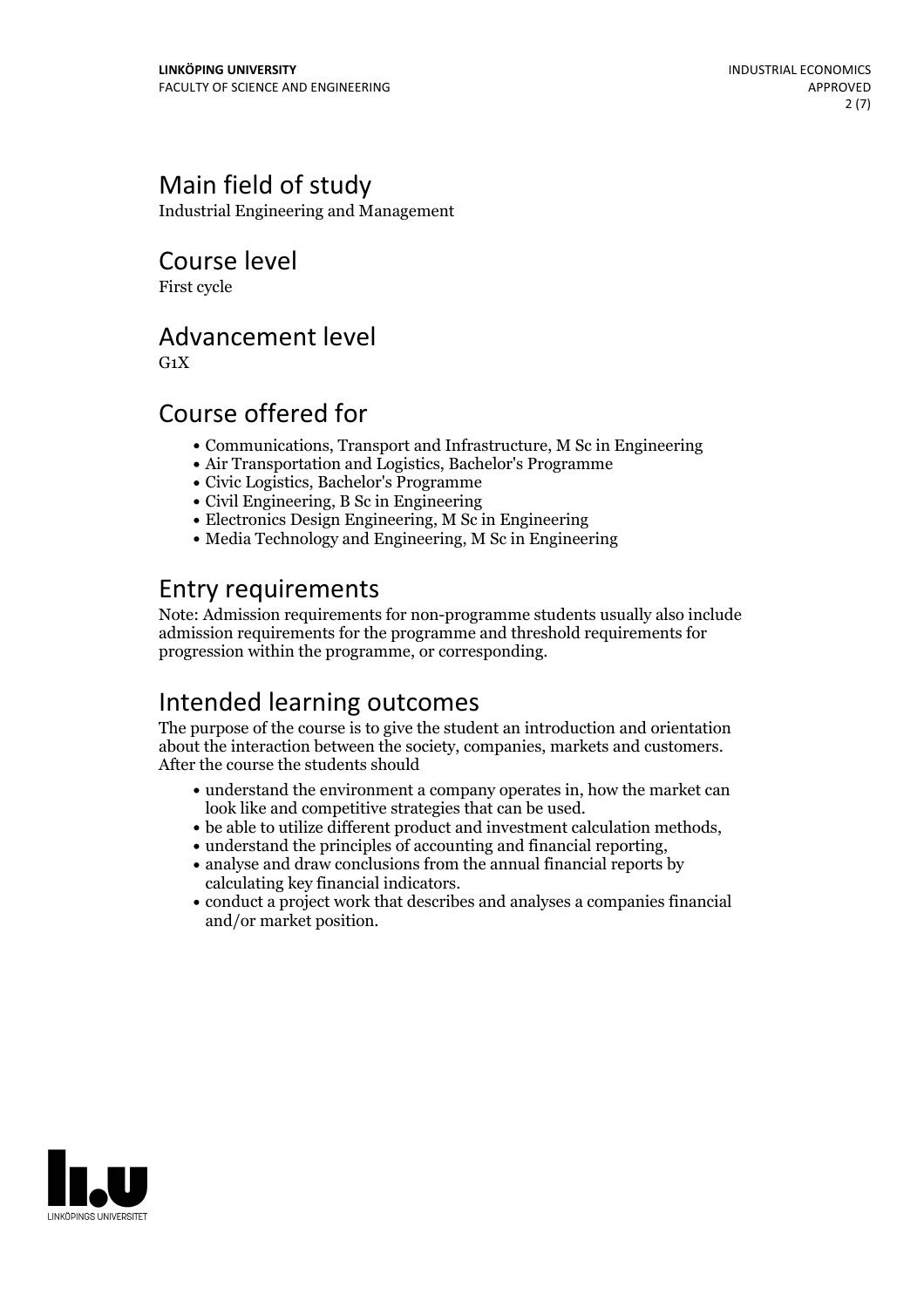Course content<br>The economics situation in Sweden and in other countries. Markets and prices. Market structures, competition and business strategies. Accounting and analysis of balance sheet and profit and loss account. Product profitability and investment calculations. (Logistics), organisation and marketing theories.

## Teaching and working methods

Case studies and problem solving will be a part of the seminaries and lectures. A group project assignment in either an existing company or in macroeconomics will be conducted.

## Examination

| TEN <sub>1</sub> | Written examination | 4 credits | U, 3, 4, 5 |
|------------------|---------------------|-----------|------------|
| PRA1             | Project             | 2 credits | U.G        |

## Grades

Four-grade scale, LiU, U, 3, 4, 5

## Department

Institutionen för ekonomisk och industriell utveckling

## Director of Studies or equivalent

Johan Holtström

## Examiner

Daniel Ellström

## Course website and other links

<http://www.iei.liu.se/indek/utbildning/industriell-ekonomi/teie53?l=sv>

## Education components

Preliminary scheduled hours: 48 h Recommended self-study hours: 112 h

## Course literature

"Företagsekonomi - från begrepp till beslut", Holmström, N (2007 el senare) eller motsvarande litteratur.

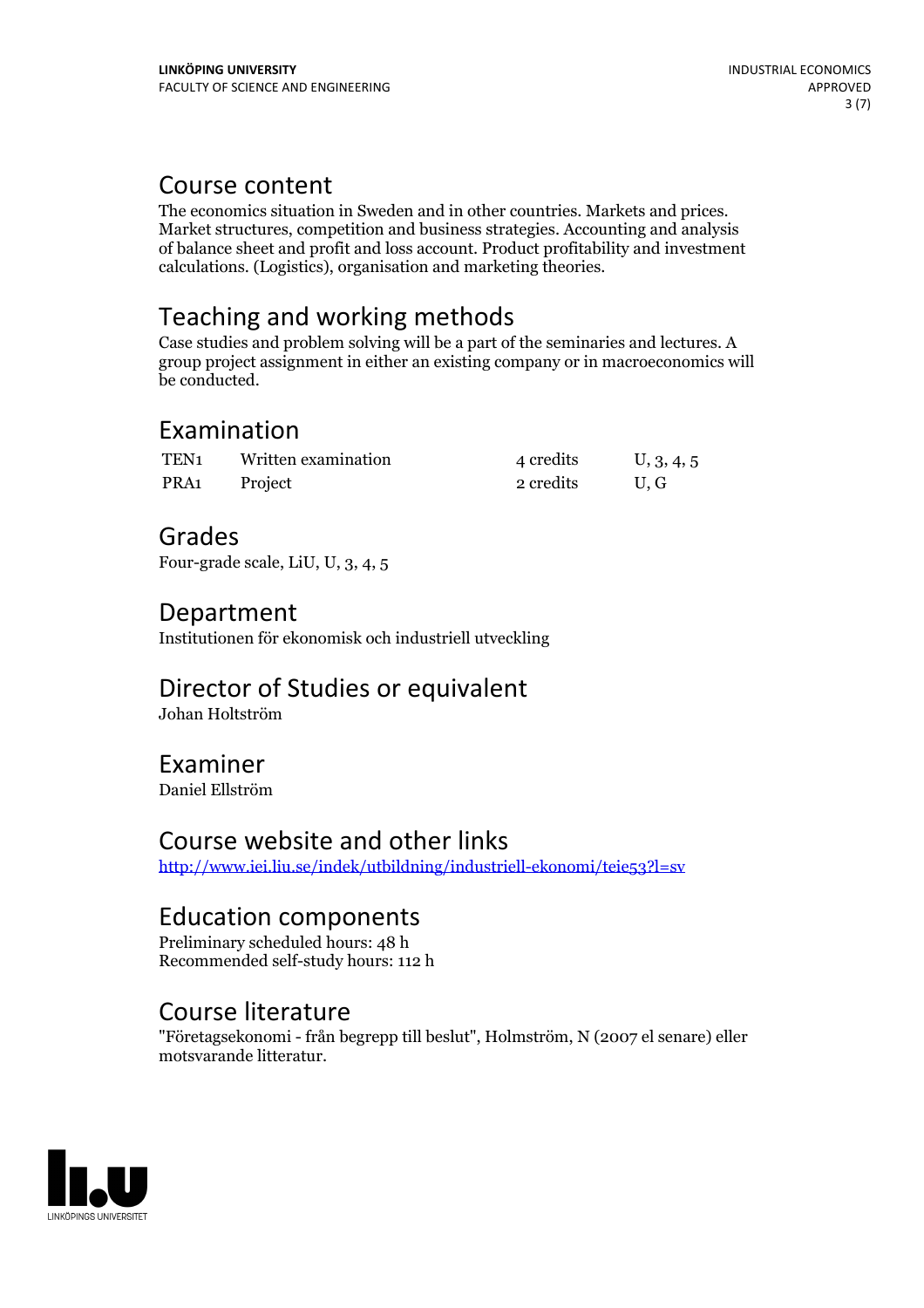## **Common rules**

#### **Course syllabus**

A syllabus has been established for each course. The syllabus specifies the aim and contents of the course, and the prior knowledge that a student must have in order to be able to benefit from the course.

### **Timetabling**

Courses are timetabled after a decision has been made for this course concerning its assignment to a timetable module. A central timetable is not drawn up for courses with fewer than five participants. Most project courses do not have a central timetable.

#### **Interrupting a course**

The vice-chancellor's decision concerning regulations for registration, deregistration and reporting results (Dnr LiU-2015-01241) states that interruptions in study are to be recorded in Ladok. Thus, all students who do not participate in a course for which they have registered must record the interruption, such that the registration on the course can be removed. Deregistration from <sup>a</sup> course is carried outusing <sup>a</sup> web-based form: www.lith.liu.se/for-studenter/kurskomplettering?l=sv.

#### **Cancelled courses**

Courses with few participants (fewer than 10) may be cancelled or organised in a manner that differs from that stated in the course syllabus. The board of studies is to deliberate and decide whether a course is to be cancelled orchanged from the course syllabus.

#### **Regulations relatingto examinations and examiners**

Details are given in a decision in the university's rule book: http://styrdokument.liu.se/Regelsamling/VisaBeslut/622678.

#### **Forms of examination**

#### **Examination**

Written and oral examinations are held at least three times a year: once immediately after the end of the course, once in August, and once (usually) in one of the re-examination periods. Examinations held at other times are to follow a decision of the board of studies.

Principles for examination scheduling for courses that follow the study periods:

courses given in VT1 are examined for the first time in March, with re-

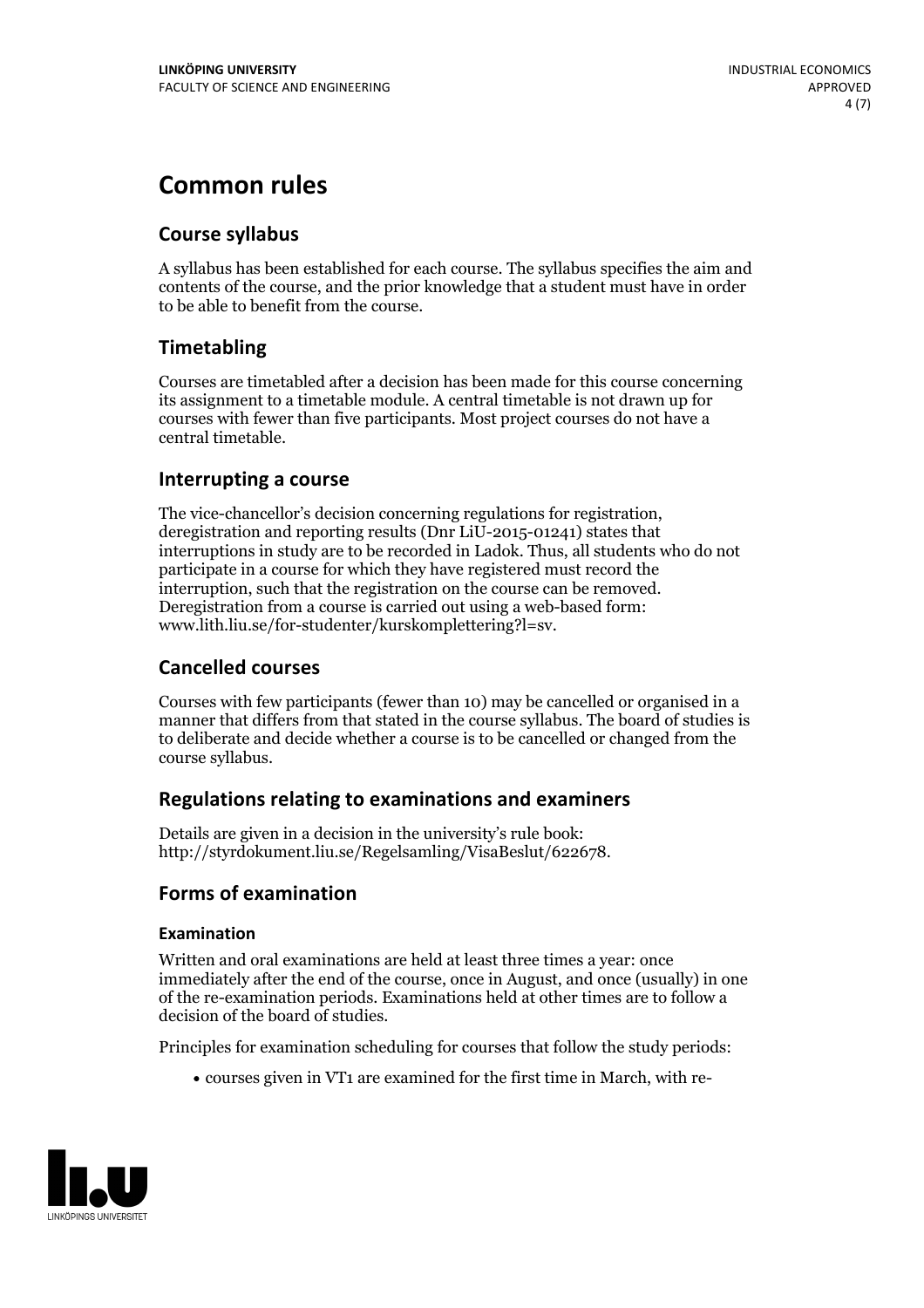examination in June and August

- courses given in VT2 are examined for the first time in May, with re-examination in August and October
- courses given in HT1 are examined for the first time in October, with re-examination in January and August
- courses given in HT2 are examined for the first time in January, with re-examination at Easter and in August.

The examination schedule is based on the structure of timetable modules, but there may be deviations from this, mainly in the case of courses that are studied and examined for several programmes and in lower grades (i.e. 1 and 2).

- Examinations for courses that the board of studies has decided are to be held in alternate years are held only three times during the year in which
- the course is given.<br>• Examinations for courses that are cancelled or rescheduled such that they are not given in one or several years are held three times during the year that immediately follows the course, with examination scheduling that corresponds to the scheduling that was in force before the course was cancelled or rescheduled.<br>• If teaching is no longer given for a course, three examination occurrences
- are held during the immediately subsequent year, while examinations are at the same time held for any replacement course that is given, or alternatively in association with other re-examination opportunities. Furthermore, an examination is held on one further occasion during the next subsequent year, unless the board of studies determines otherwise.<br>• If a course is given during several periods of the year (for programmes, or
- on different occasions for different programmes) the board orboards of studies determine together the scheduling and frequency of re-examination occasions.

#### **Registration for examination**

In order to take an examination, a student must register in advance at the Student Portal during the registration period, which opens 30 days before the date of the examination and closes 10 days before it. Candidates are informed of the location of the examination by email, four days in advance. Students who have not registered for an examination run the risk of being refused admittance to the examination, if space is not available.

Symbols used in the examination registration system:

- \*\* denotes that the examination is being given for the penultimate time.
- \* denotes that the examination is being given for the last time.

#### **Code of conduct for students during examinations**

Details are given in a decision in the university's rule book: http://styrdokument.liu.se/Regelsamling/VisaBeslut/622682.

#### **Retakes for higher grade**

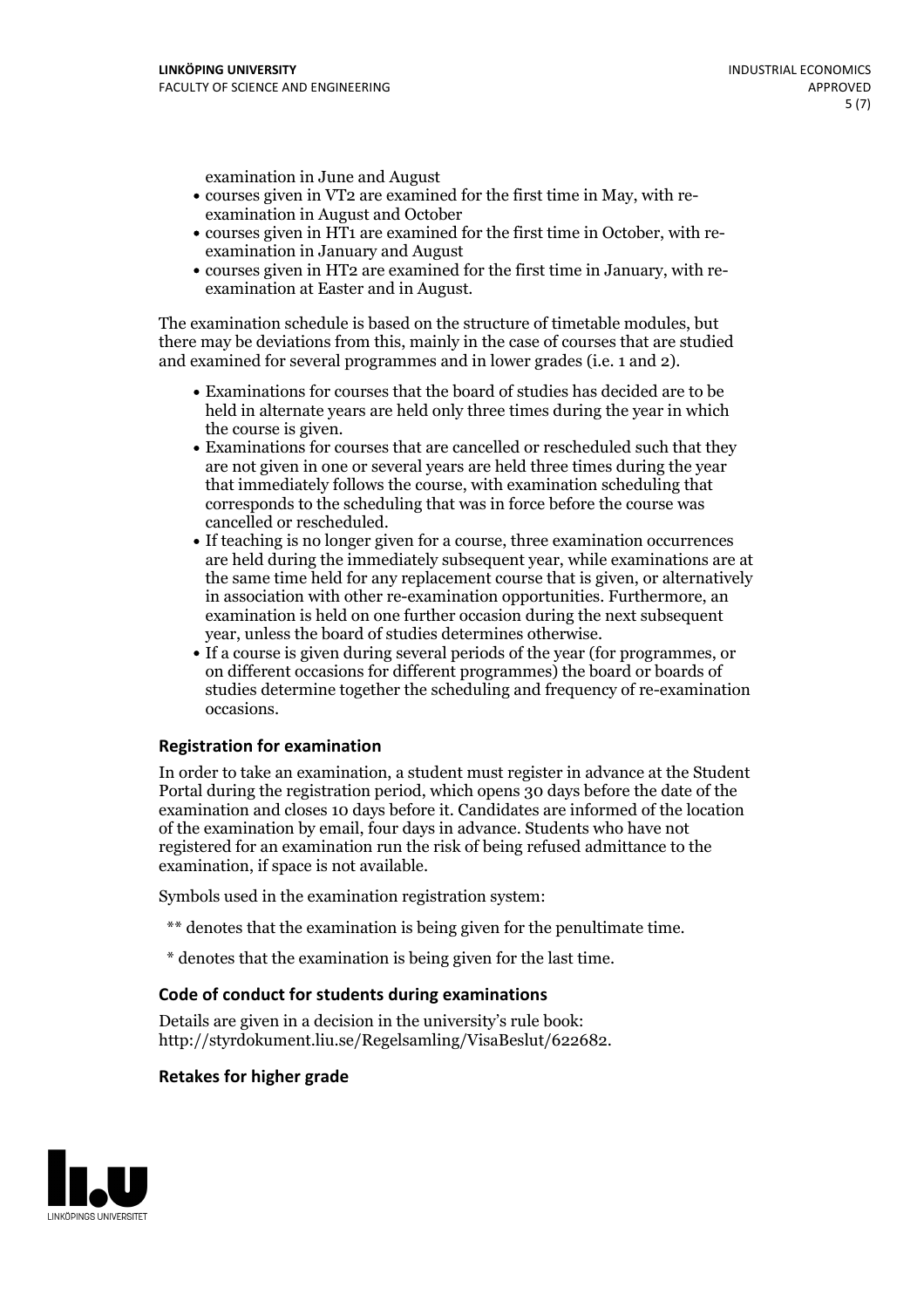Students at the Institute of Technology at LiU have the right to retake written examinations and computer-based examinations in an attempt to achieve a higher grade. This is valid for all examination components with code "TEN" and "DAT". The same right may not be exercised for other examination components, unless otherwise specified in the course syllabus.

#### **Retakes of other forms of examination**

Regulations concerning retakes of other forms of examination than written examinations and computer-based examinations are given in the LiU regulations for examinations and examiners, http://styrdokument.liu.se/Regelsamling/VisaBeslut/622678.

#### **Plagiarism**

For examinations that involve the writing of reports, in cases in which it can be assumed that the student has had access to other sources (such as during project work, writing essays, etc.), the material submitted must be prepared in accordance with principles for acceptable practice when referring to sources (references or quotations for which the source is specified) when the text, images, ideas, data, etc. of other people are used. It is also to be made clear whether the author has reused his or her own text, images, ideas, data, etc. from previous examinations.

A failure to specify such sources may be regarded as attempted deception during examination.

#### **Attempts to cheat**

In the event of <sup>a</sup> suspected attempt by <sup>a</sup> student to cheat during an examination, or when study performance is to be assessed as specified in Chapter <sup>10</sup> of the Higher Education Ordinance, the examiner is to report this to the disciplinary board of the university. Possible consequences for the student are suspension from study and a formal warning. More information is available at https://www.student.liu.se/studenttjanster/lagar-regler-rattigheter?l=sv.

#### **Grades**

The grades that are preferably to be used are Fail (U), Pass (3), Pass not without distinction  $(4)$  and Pass with distinction  $(5)$ . Courses under the auspices of the faculty board of the Faculty of Science and Engineering (Institute of Technology) are to be given special attention in this regard.

- 1. Grades U, 3, 4, 5 are to be awarded for courses that have written
- examinations. 2. Grades Fail (U) and Pass (G) may be awarded for courses with <sup>a</sup> large degree of practical components such as laboratory work, project work and group work.

#### **Examination components**

- 
- 1. Grades U, 3, 4, <sup>5</sup> are to be awarded for written examinations (TEN). 2. Grades Fail (U) and Pass (G) are to be used for undergraduate projects and other independent work.